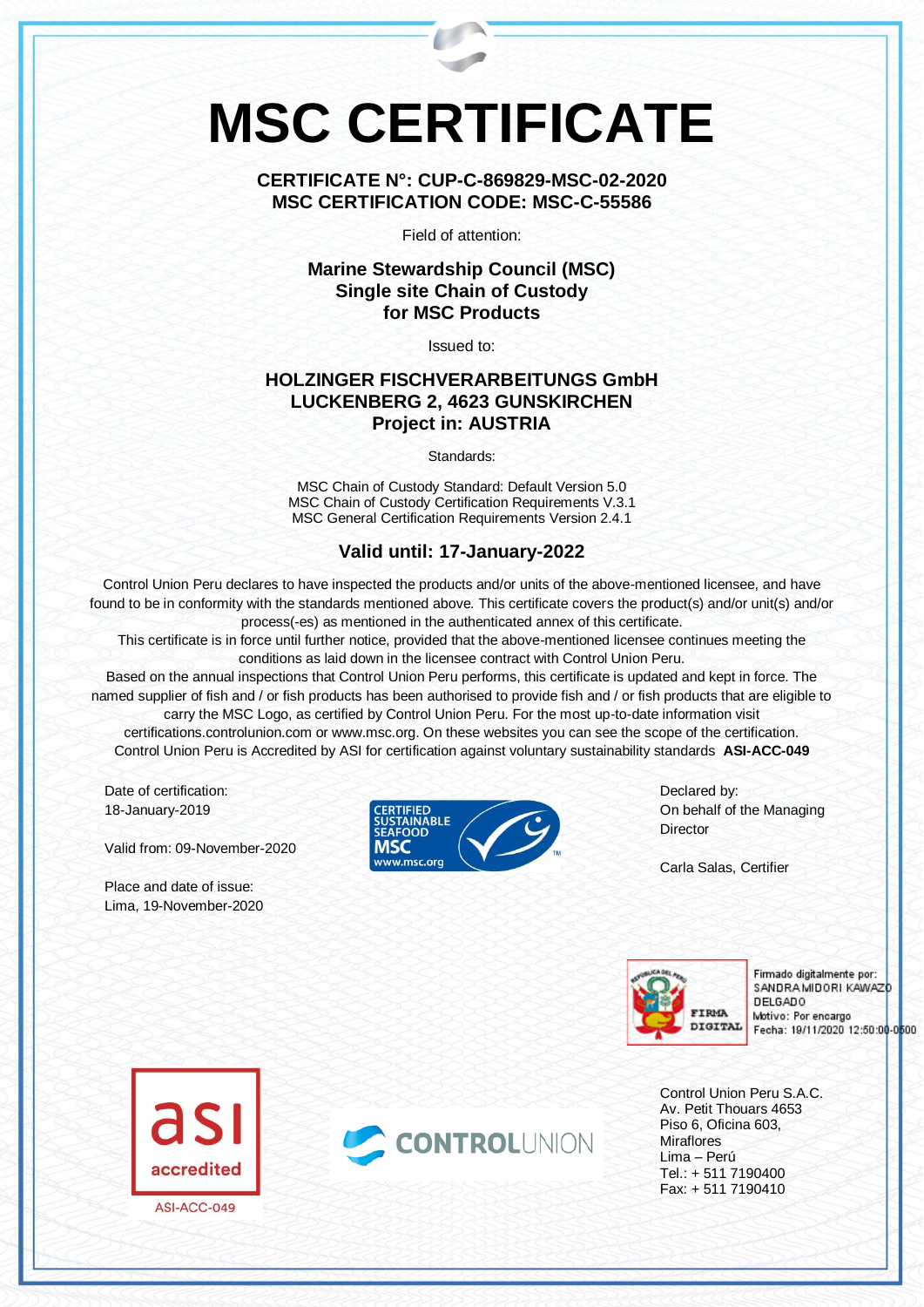

#### **Annex to CERTIFICATE – MSC CERTIFICATE N°: CUP-C-869829-MSC-02-2020 MSC CERTIFICATION CODE: MSC-C-55586**

#### **MSC CERTIFIED PRODUCTS CHAIN OF CUSTODY**

Control Union Peru has performed an inspection, as mentioned in the contract assigned by:

| Name licensee         | Holzinger Fischverarbeitungs GmbH |  |
|-----------------------|-----------------------------------|--|
| Address               | Luckenberg 2, 4623 Gunskirchen    |  |
| Country of production | Austria                           |  |

This certificate, referred to in the licensee contract as scope certificate, covers the following **product(s)**, which meet(s) the criteria of the latest version of the MSC Chain of Custody Standards as well as the MSC Certification Requirements:

| Name of product           | Trade name         | Processing unit n° |
|---------------------------|--------------------|--------------------|
| Gadus morhua              | Atlantic cod       | PRC 110900         |
| Hippoglossus hippoglossus | Atlantic halibut   | PRC 110900         |
| Mytilus edulis            | Blue mussel        | PRC 110900         |
| Merluccius merluccius     | European hake      | PRC 110900         |
| Pleuronectes platessa     | European plaice    | PRC 110900         |
| Scomber scombrus          | Mackerel           | PRC 110900         |
| Pollachius virens         | Saithe             | PRC 110900         |
| Oncorhynchus nerka        | Sockeye-red salmon | PRC 110900         |
| Solea solea               | Sole               | PRC 110900         |
| Lepidopsetta bilineata    | Southern rock sole | PRC 110900         |
| Gadus macrocephalus       | Pacific cod        | PRC 110900         |

This certificate covers the following **unit(s) and process(es)** which meet(s) the criteria of the latest version of the MSC Chain of Custody Standards as well as the MSC Certification Requirements:

| Processing unit n° | Name and city                     | <b>Process</b>                 |
|--------------------|-----------------------------------|--------------------------------|
|                    | Holzinger Fischverarbeitungs GmbH | Packing or repacking,          |
| PRC 110900         | Luckenberg 2, 4623 Gunskirchen    | Trading fish (Buying/Selling), |
|                    | Project in: Austria               | Storage and Wholesale          |

In case of group certificate the sites covered by this certificate and their individual scopes can be found on the MSC website.

More information about the licensee and/or products and/or units can be obtained at the website of Control Union Peru (certifications.controlunion.com) or by contacting Control Union Peru.

This certificate recommends the eligibility of the certificate holder to use the MSC ecolabel after obtaining and comply with an ecolabel license agreement with MSCI. Use of the MSC logo on (trade) products is only allowed for products mentioned under "products" in the annexes of this certificate. In case of products under-MSC-assessment the MSC ecolabel should be used after the fishery where these products comes from is officially certified in the MSC database and these products were captured at or after the eligibility date stated in the MSC website.